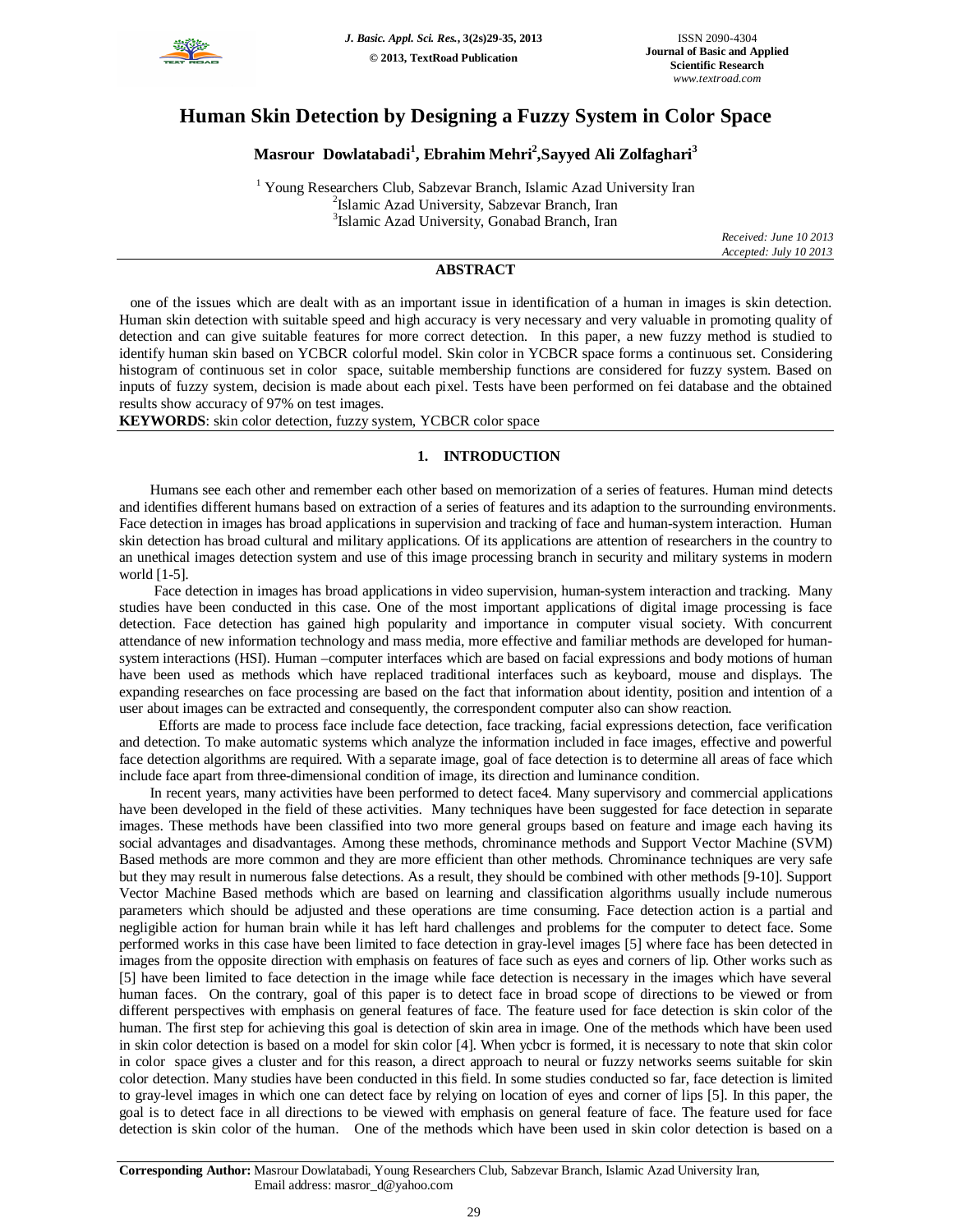model which was presented in paper [6] where skin color in YCBCR color space gives a cluster. In this paper as a new research, fuzzy logic has been used for detecting areas of human skin and non-skin areas. In this paper, first, color spaces have been introduced. In section 2, feature of human skin color has been studied in YCBCR color space and in section 3, pixels classification method has been studied into classes of human skin and non-skin area using fuzzy logic. Section 4 gives results and section 5 relates to conclusion.

#### **2. Extraction of Feature in Color Space**

Output of most colorful cameras is colorful images in RGB color space. Each one of the pixels in each location has comprised of three colorful components of red, green and blue. In this format, luminance information as Y and chrominance information as two parts of CR and CB are stored. To convert color space of RGB to YCBCR ,one can use relation 1.

|  |  | $\begin{bmatrix} Y \\ Cb \\ Cr \end{bmatrix} = \begin{bmatrix} 65.481 & 128553 & 24.966 \\ -37.797 & -74.203 & 112 \\ 112 & -93.786 & -18.214 \end{bmatrix} \begin{bmatrix} R \\ G \\ B \end{bmatrix} + \begin{bmatrix} 16 \\ 128 \\ 128 \end{bmatrix}$ (1) |  |  |  |
|--|--|-------------------------------------------------------------------------------------------------------------------------------------------------------------------------------------------------------------------------------------------------------------|--|--|--|
|  |  |                                                                                                                                                                                                                                                             |  |  |  |

Input image of YCBCR can be in each one of the image classes and data class of output image will be similar to input image.

### **2.1. features of human skin in color space**

In many video applications, colors are classified into luminance and chrominance components. Psychological experiments show that perception of colors has three features of light intensity, saturation and color. In YCBCR color space, human skin color forms special class of colors which can be separated from many surrounding colors. Although there are different skin colors, one can detect color of skin with two components of CB and CR in many cases and minimize effect of light intensity which is in Y component.

Although skin color can vary considering race, skin color is in a limited two-dimensional space in most cases.

Luminance rate of y is ignored in detection of skin color. As shown in figure 1, skin color distribution forms a cluster in CB and CR space which can be considered as input for a fuzzy system.



*Fig. 1. distribution of skin samples in Cb-Cr color space [7]*

#### **3. Fuzzy systems and proposed method**

Fuzzy logic believes that there is ambiguity in nature of science. Crisp sets are ordinary sets which are introduced at the beginning of sets classic theory. Adding crisp trait creates point of difference with which one can easily create one of the heuristic and critical concepts in fuzzy logic as membership function. In crisp sets, membership function has only two values in its board and these two yes and no (one and zero) are two possible values in classic Boolean logic, therefore:

$$
\mu_A(x) = \begin{cases} 1 & \text{if } x \in A, \\ 0 & \text{if } x \notin A. \end{cases} \tag{2}
$$

Where is membership function of element x in crisp set of A. fuzzy system is described by a set of expert knowledge –based linguistic rules which include 4 parts of fuzzifier, knowledgebase , inference engine, and defuzzifier. In a fuzzy system, knowledgebase includes basic data and basic statements. Basic data include a set of membership functions and input-output variables which produce required information for performance of fuzzifier, inference engine, and defuzzifier. Fuzzifier converts input signals to fuzzy signals which are lingual variables using fuzzy sets theory. Fuzzy inference engine converts input to output using fuzzy rules and finally defuzzifier converts fuzzy outputs into clear and final control signals.

#### **3.1. Proposed Method**

Database images should have desirable exposure and contrast. Exposure and contrast should be set in preprocessing operations.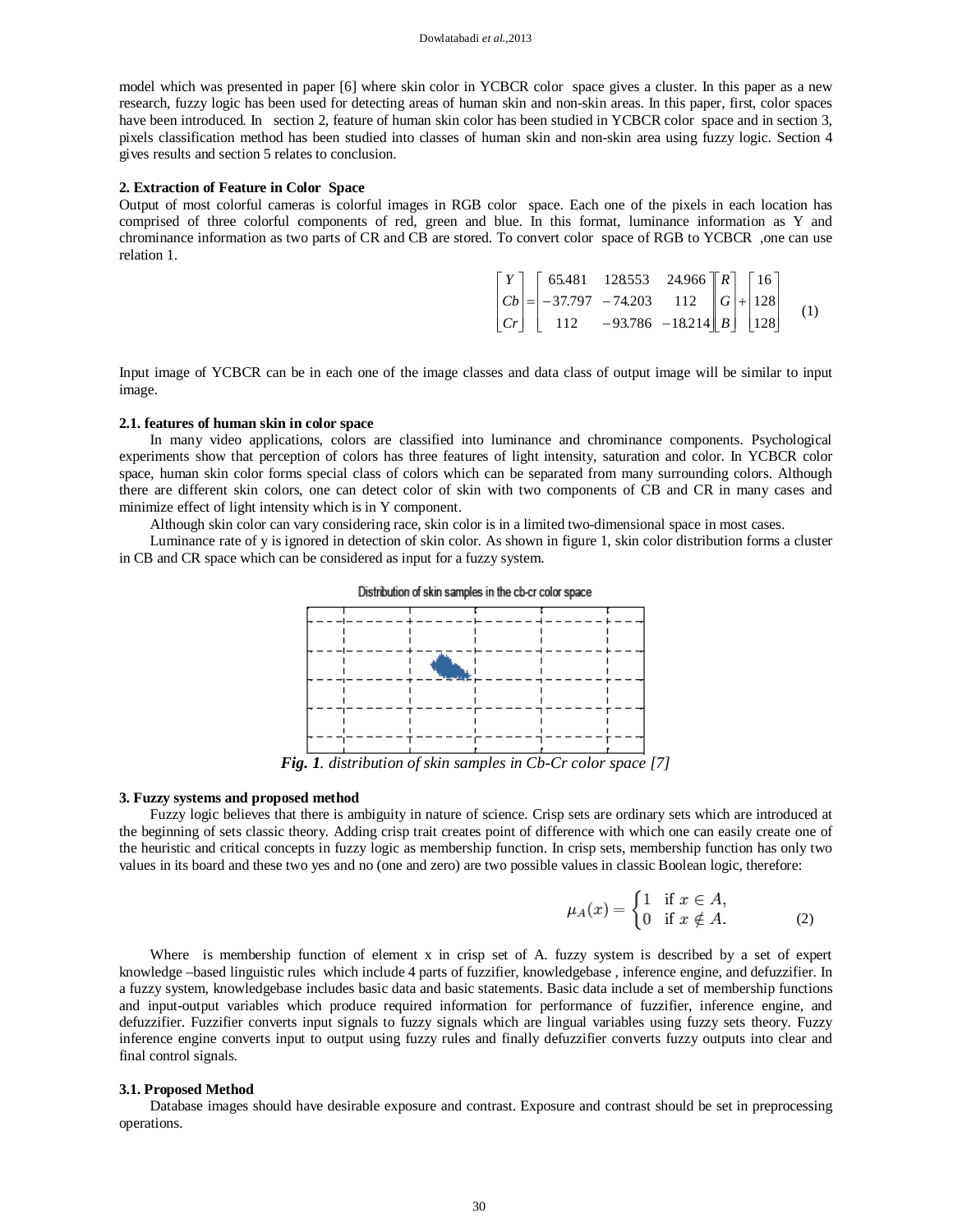In figures 2&3, membership functions of fuzzy system input which is based on the obtained histograms.



*Fig. 2. fuzzy system first input CM membership functions* 



*Fig. 3.fuzzy system second input CR membership functions*

Membership functions of figures 2&3 have direct relationship with figure 1. Based on the tests which we performed on different databases, the following results were obtained. In CR input, most human skin color pixels had value of 151 and are similar to a Gaussian function in other values. For CB input, human skin color pixels almost had value of 111 and are similar to a Gaussian function in other values. Based on the above function, fuzzy membership functions of figures 2 and 3 are applied. Membership function used for output of fuzzy system is shown in figure 4. This function has been created such that one can easily divide pixels into two groups of pixels belonging to human skin and false pixels.



*Fig. 4.fuzzy system output membership functions*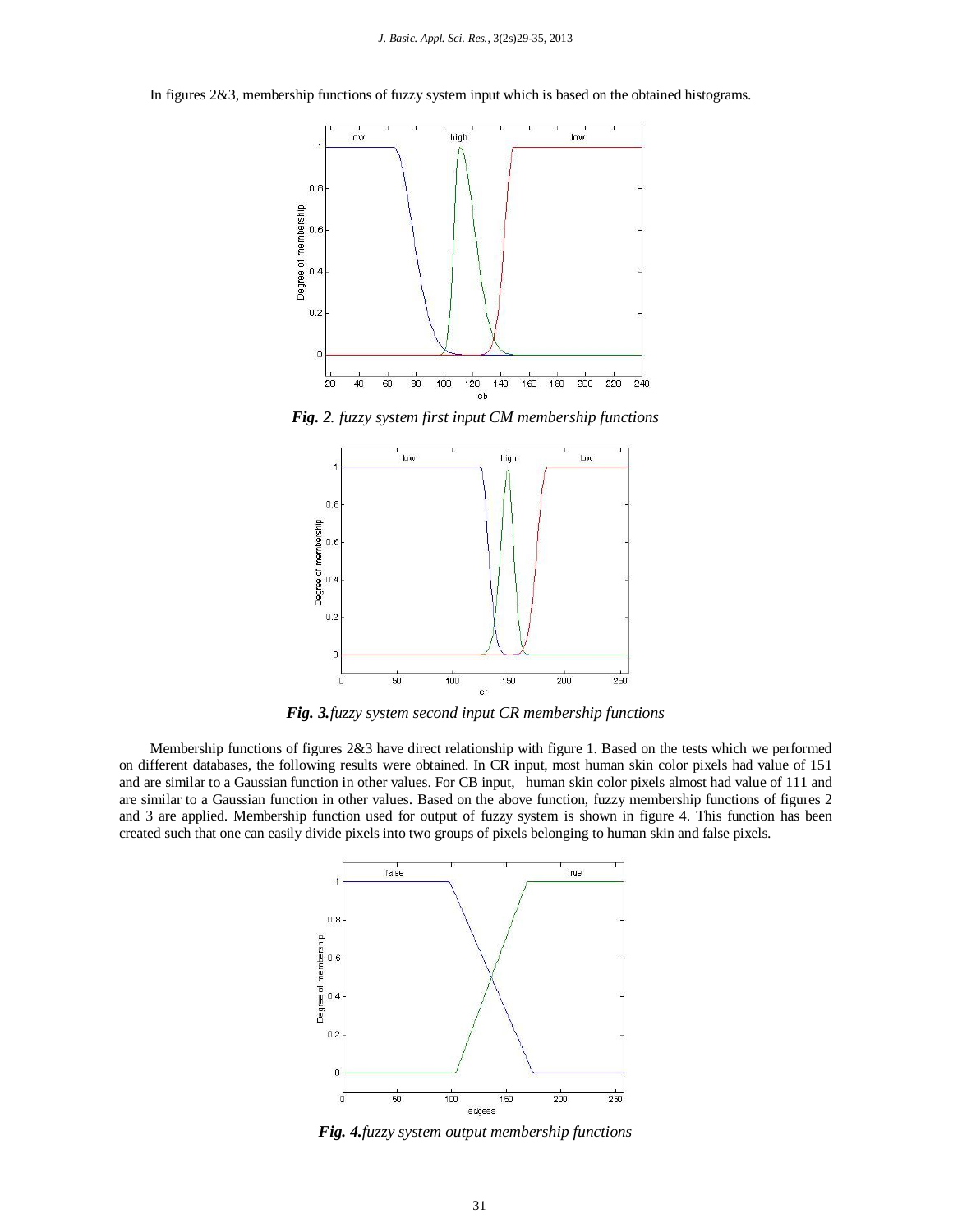#### Dowlatabadi *et al.,*2013

In table 1, relationship between different inputs of fuzzy system is shown and we obtained these rules with trial and error based on different tests.



*Table 1. - the applied fuzzy system rules*

**Fig. 5***.*general proposed algorithm for extraction of skin area

In table 1, relationship between different inputs of fuzzy system is shown and we obtained these rules with trial and error based on different tests.

#### **4.Obtained Results**

We applied the proposed algorithm to some images of human skinfrom fei database [8]. In this research, frequency of face skin pixels in two inputs of cb and cr was studied using information about histogram of 50 images of fei database. Fei database is a database of the images which has been prepared in Brazil and there are more than 2800 faces of different persons in different expressions.





Figures 6, 8&10 show results of the proposed algorithm on figures 5, 7&9. To compare the proposed method with other studies conducted so far, we compared the obtained results with results of the proposed method in [7]. In [7], a neural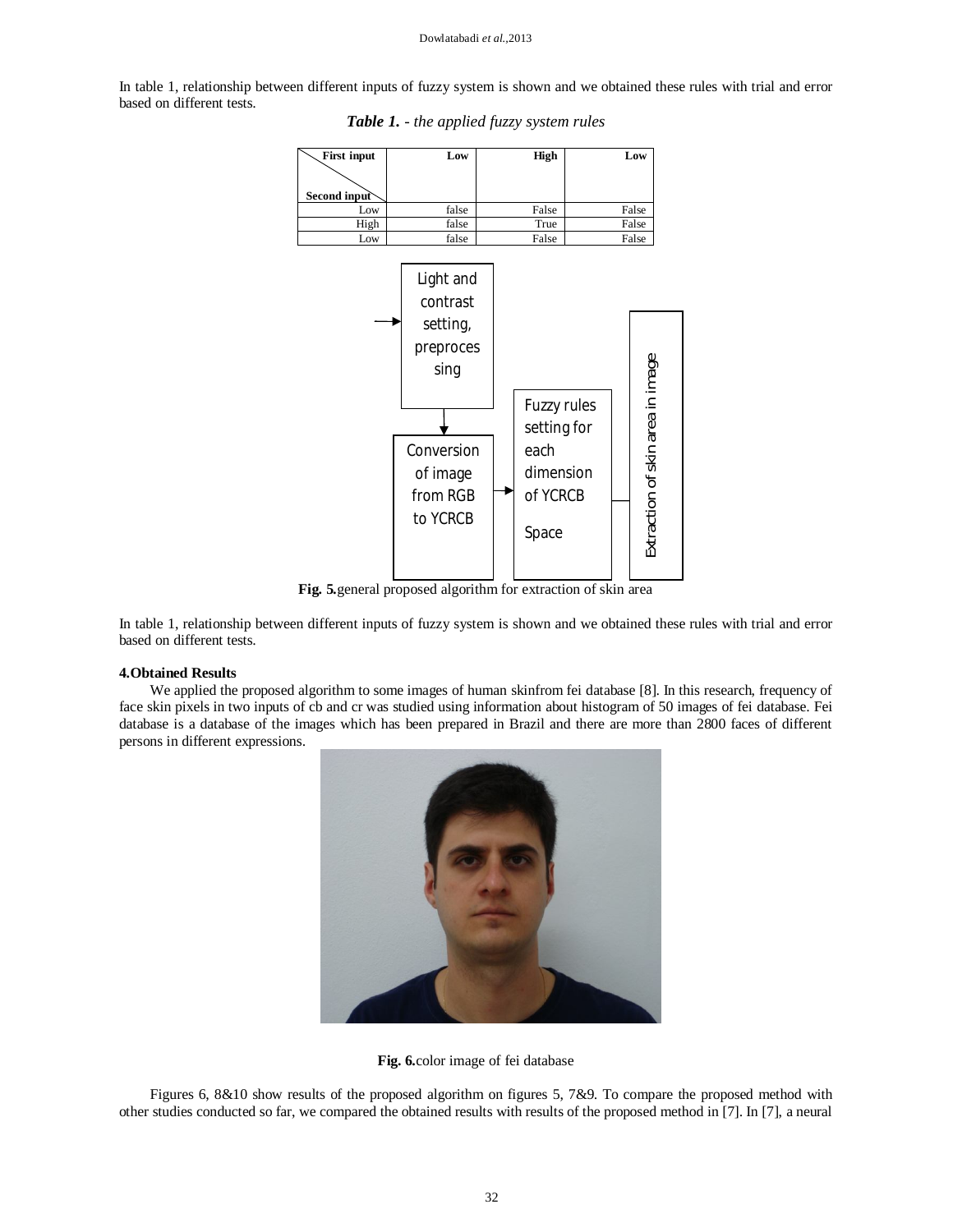system has been used for this purpose. Comparison of the results obtained from two methods show that the proposed method is more efficient.



**Fig. 7.**extracted image of skin color with the proposed algorithm



**Fig. 8.**color image of fei database



**Fig. 9.**extracted image of skin color with the proposed algorithm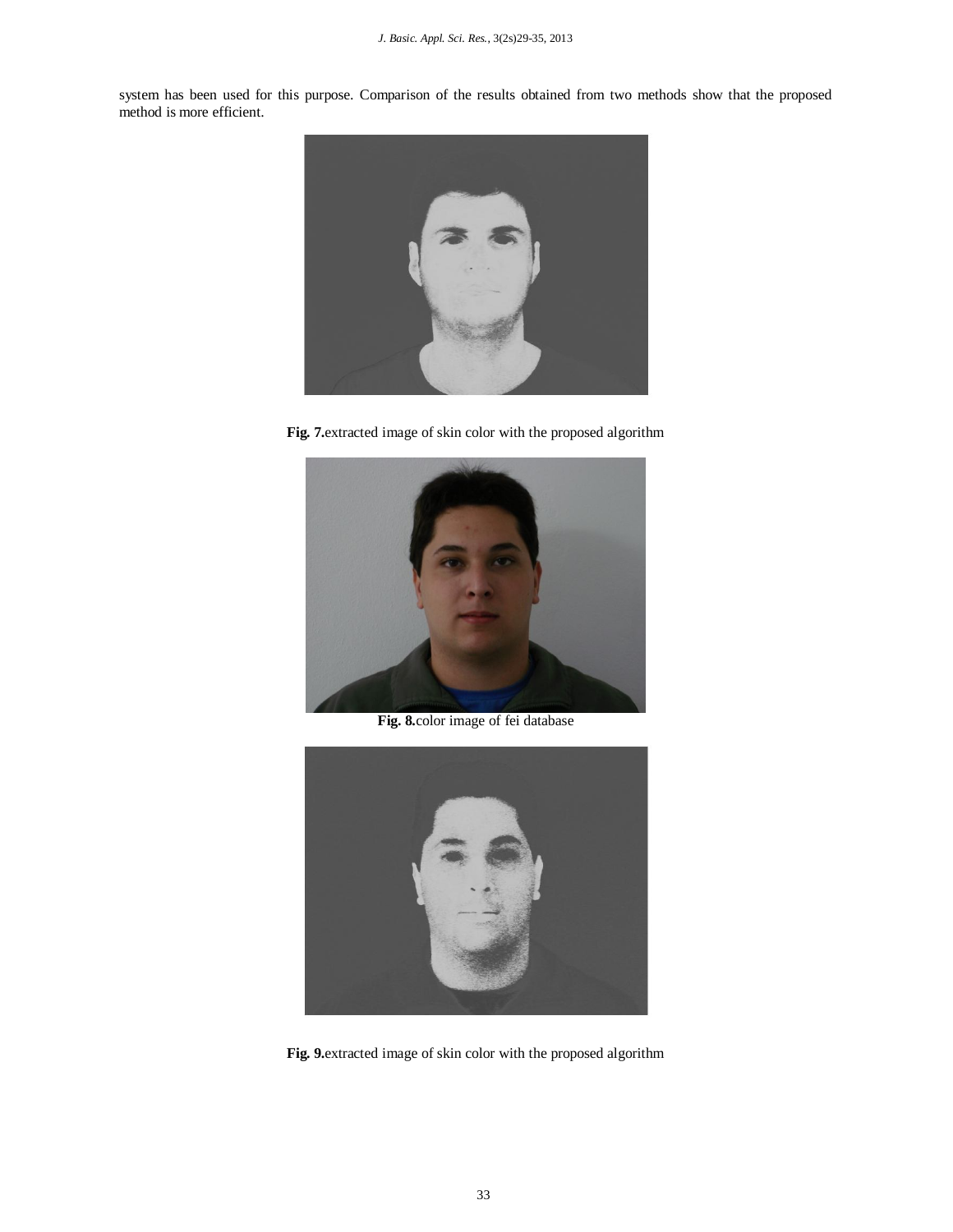

**Fig. 10.**color image of fei database



**Fig. 11**.extracted image of skin color with the proposed algorithm

Below is an example of other methods in which preference of the proposed method over other methods [9-10] is evident: